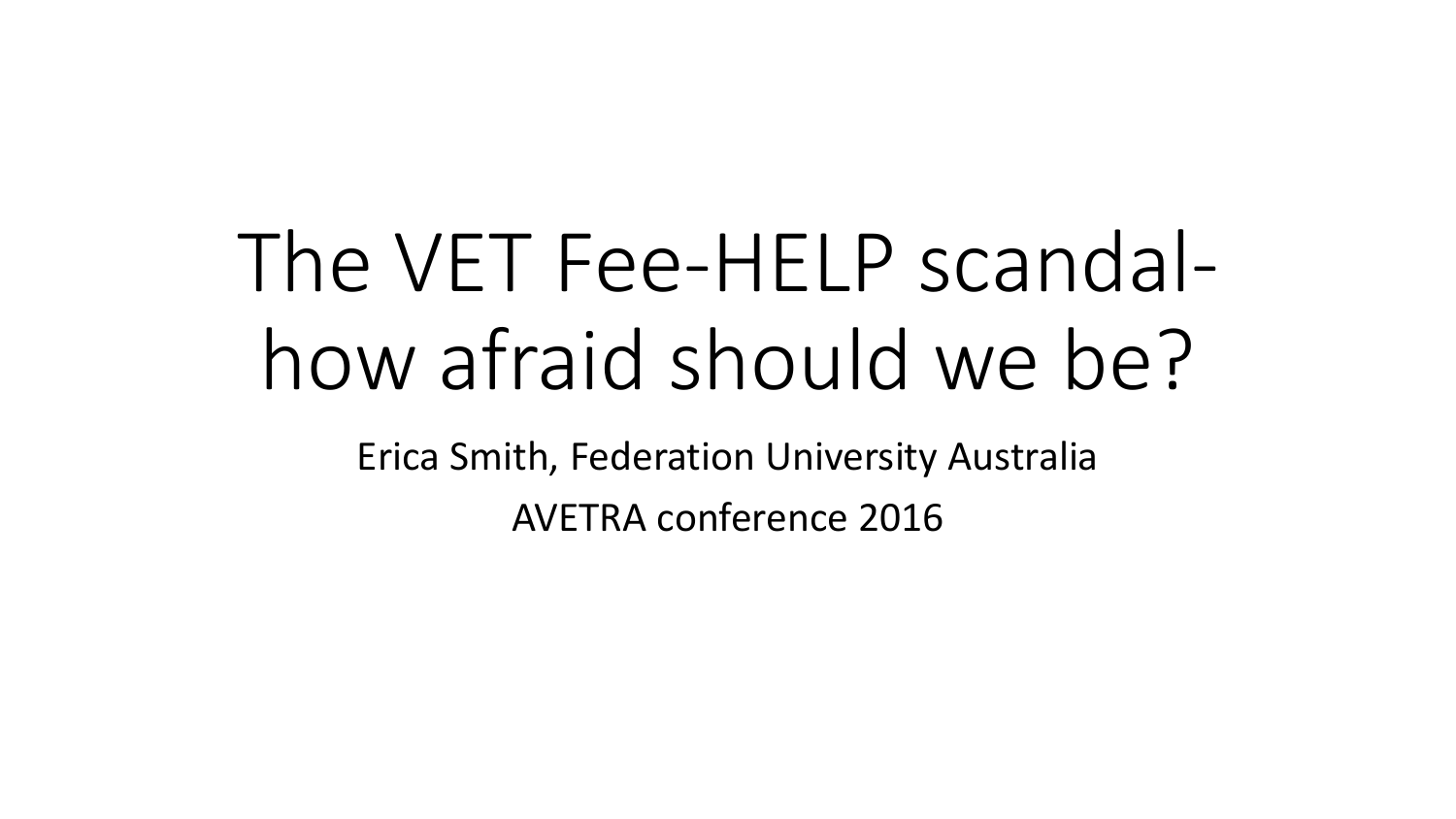#### The views of an accidental expert

- Early involvement with the original scheme, via the credit pathway angle (with Ros Brennan Kemmis);
- 'Visited' the topic shortly after the Victorian 'amendment';
- Involved in the rescue of the scheme in 2015 via the VET Fee-HELP reform working group;
- … plus long-term research interest in the private VET market since an early national project on CBT (paper from this project below)

Smith, E. & Perry, P. (1995). Private providers: paradoxes, problems and practicalities. *Barriers and boundaries in adult vocational and post-compulsory education and training, 3rd annual conference on post-compulsory education and training*.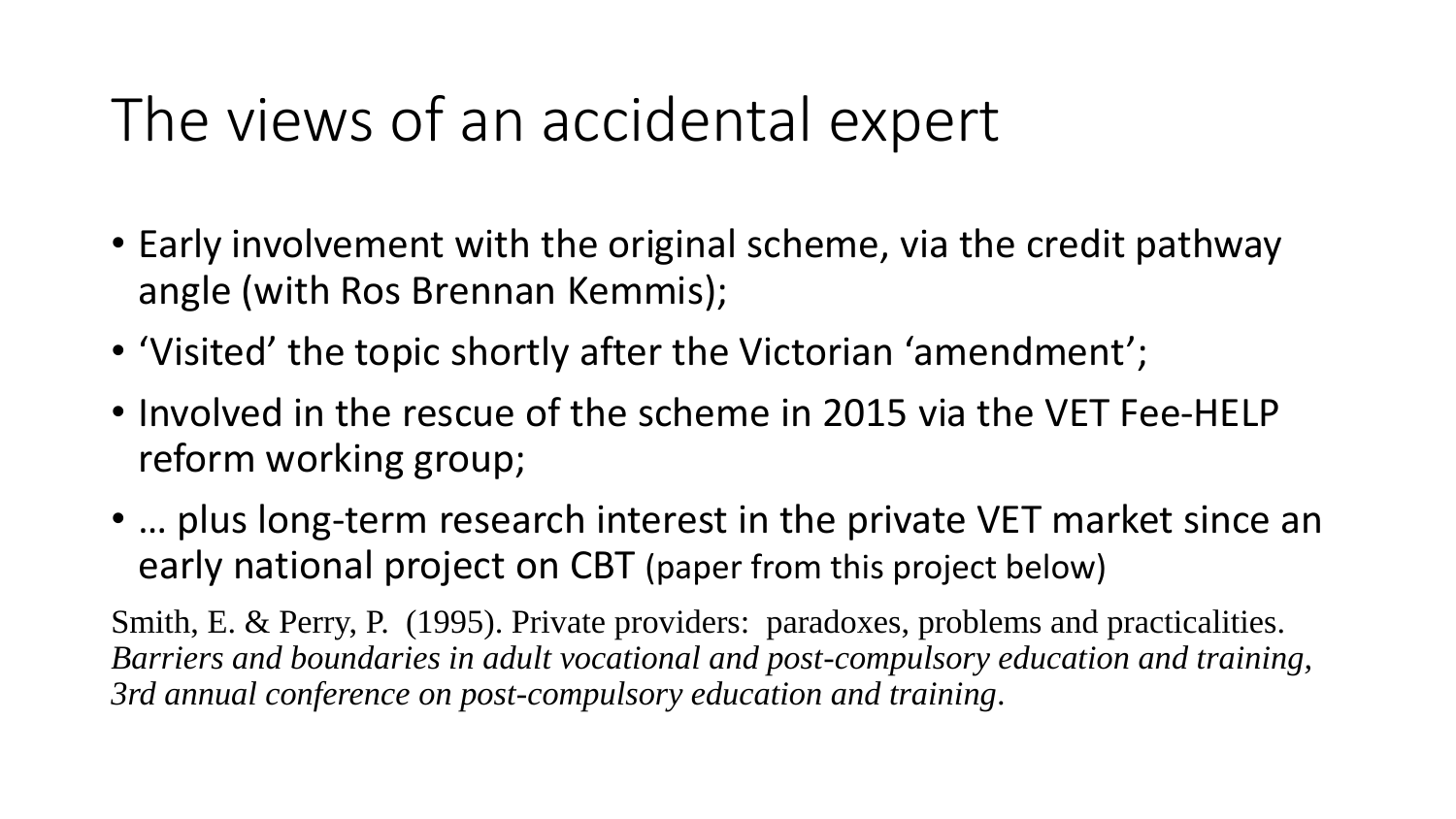#### What is it and what is the problem?

- HECS student-loan system as a whole and its evolution;
- Expansion to VET Diplomas and Advanced Diplomas;
- Original VET version required pre-arranged credit pathway agreement to university;
- This was lifted nationally after Victoria had so helpfully paved the way;
- Entry of 'rogue' providers into the market.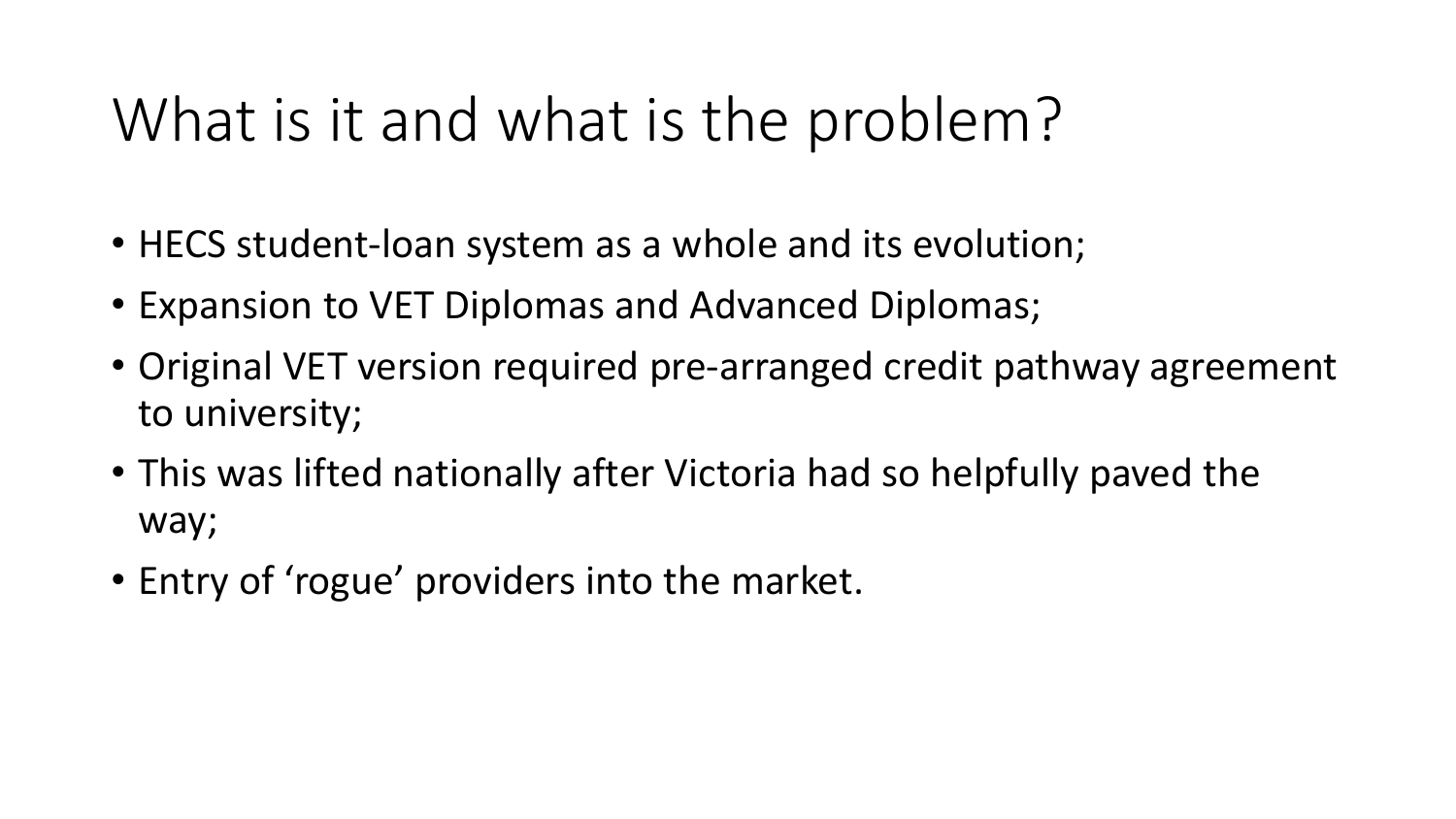### Early days

- VET Fee-HELP had twin policy goals higher diploma numbers and more credit transfer to higher ed.
- ACPET involved in development of the policy.
- Development and running of workshops around Australia (Ros Brennan Kemmis and myself) on credit transfer.
- Workshops underpinned by research: Analysis of ACPET's own survey; our interviews with RTOs; our interviews with RTOs and with universities about credit transfer.
- Involvement in meetings with Department. Some potential dysfunctional outcomes discussed.
- Feedback from workshops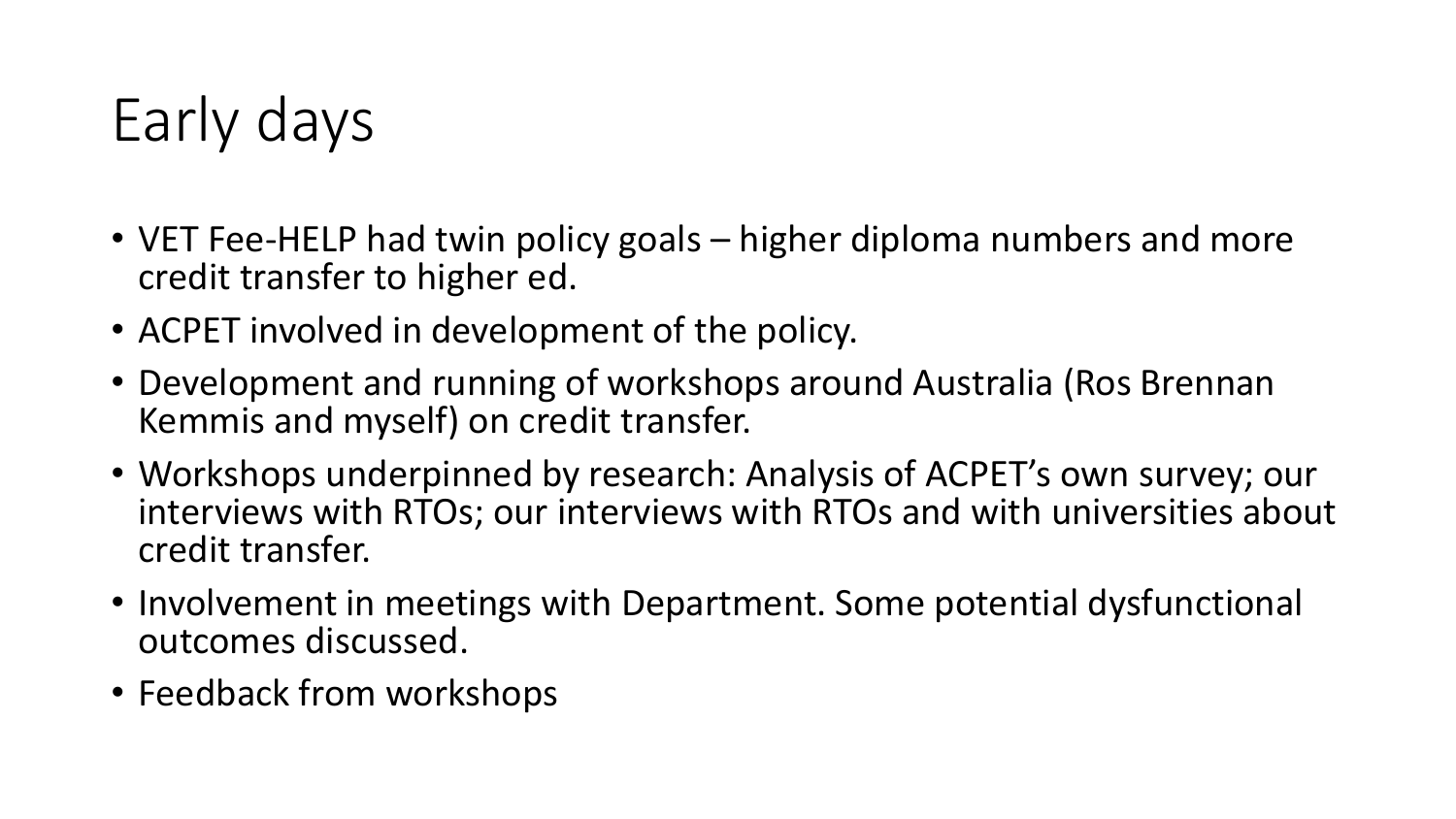## A brief visit to the scheme four years on (2011)

- 94 providers were registered, for 1459 courses;
- Victorian Amendment to the HESA Act 2009, steep jump in 2010 attributed to Victoria;
- ACPET conference session: credit transfer still contested; Department wanted to retain;
- Grosvenor Management Consulting report said it was inequitable for the Victorian 'relaxation' not to apply nationally;
- The provision was removed nationally in 2012.
- Journal article written chronicling the scheme (reference at end).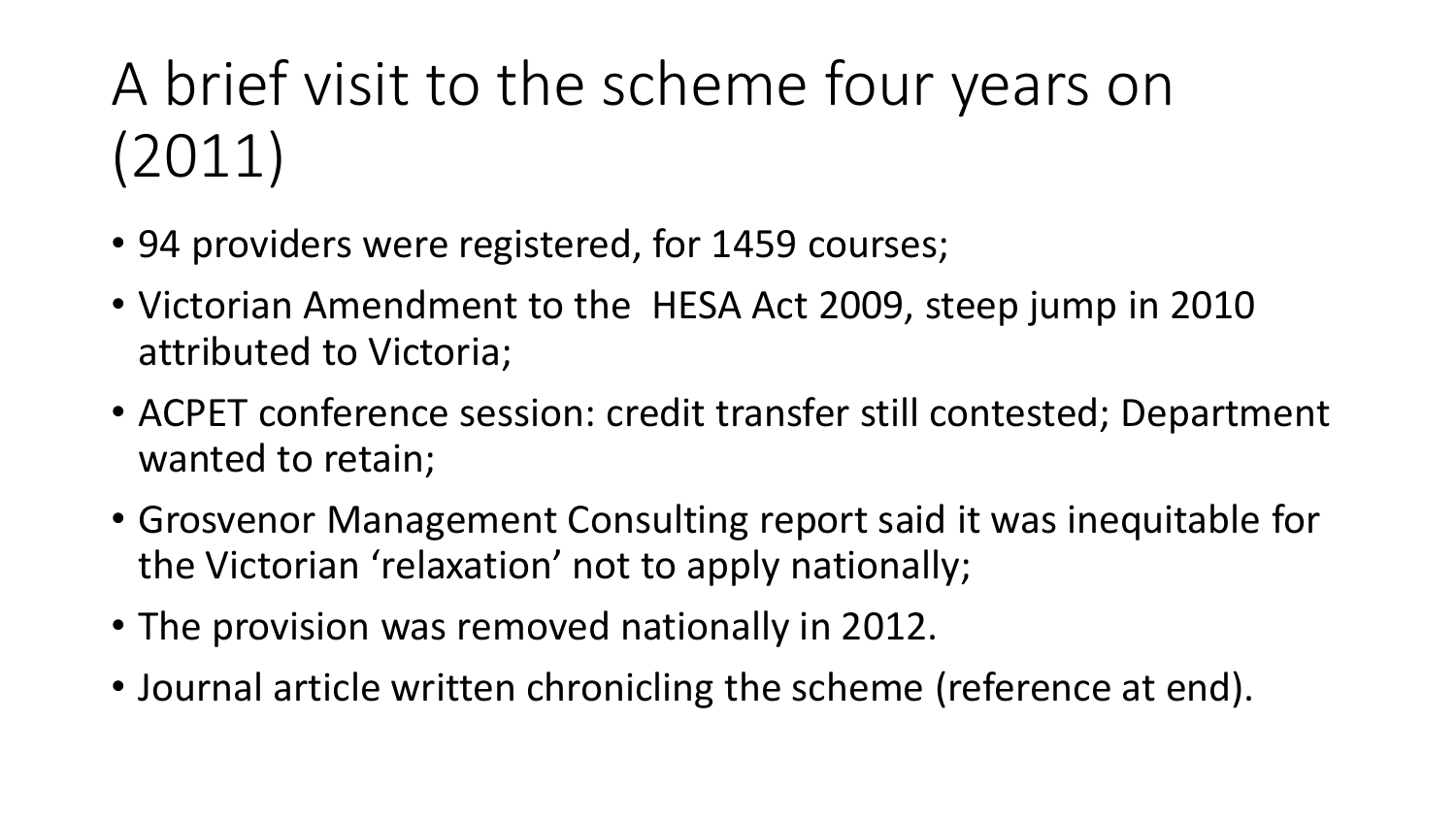#### 2014-2015: The perfect scam!

- People signed up via brokers (example of approach to TAFE CEOs) and got free I-Pads;
- Government sent millions upon millions of dollars to providers (TAFE and private) to pay the student contributions ;
- Students acquired a tax debt some cared but some didn't.

Cause

- Removal of the credit transfer brake;
- Took a year for media to realise this (e.g. The Australian).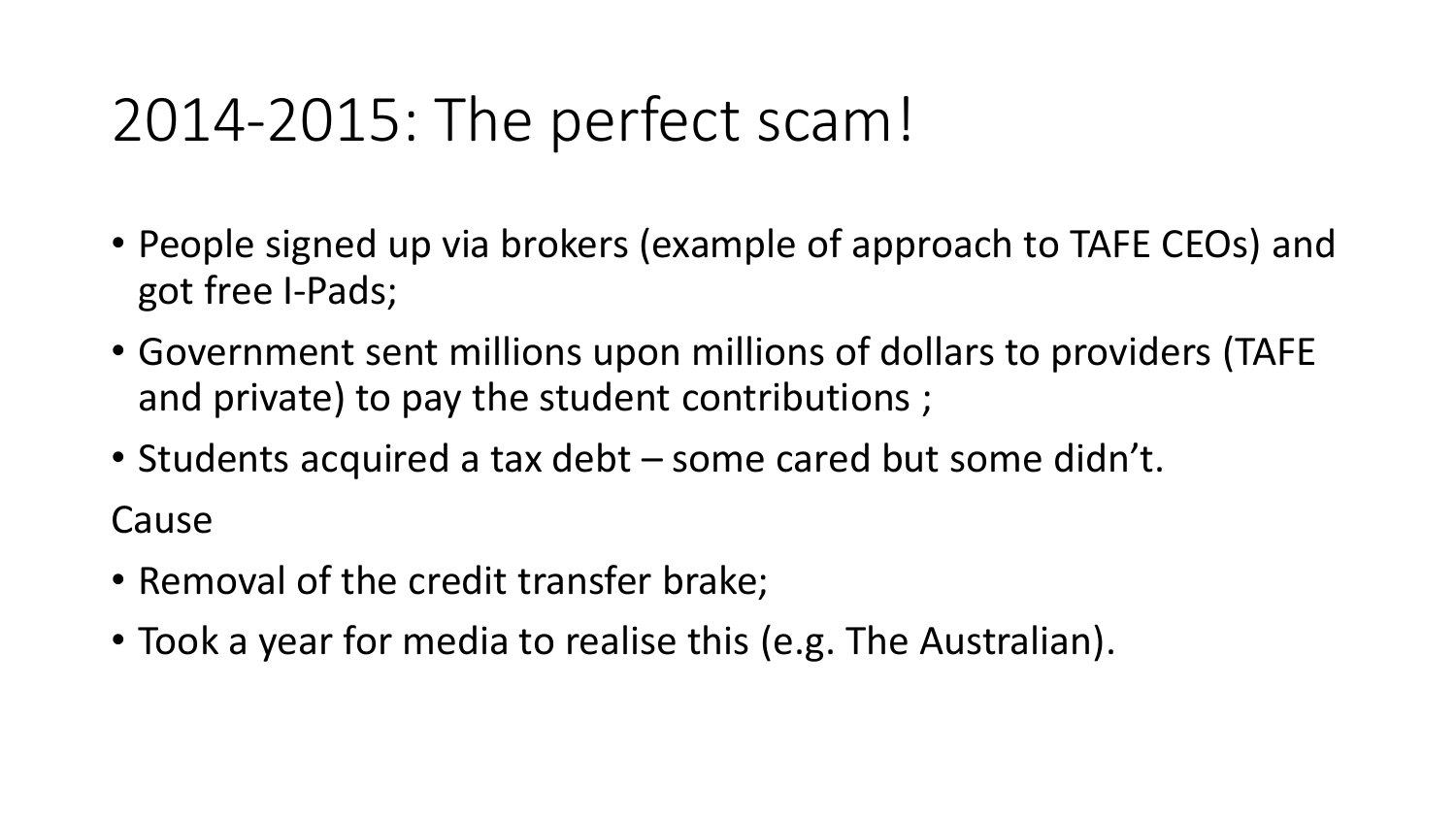Return to the field: VET FEE-HELP reform working group

- Set up by Minister Birmingham;
- All the major representatives from VET sector and consumer and legal bodies;
- Met regularly March-August 2015;
- Implementing pre-determined agenda to extraordinarily tight timelines;
- Some major issues: census dates; application form and decoupling it from enrolment; LLN;
- Some surprising issues.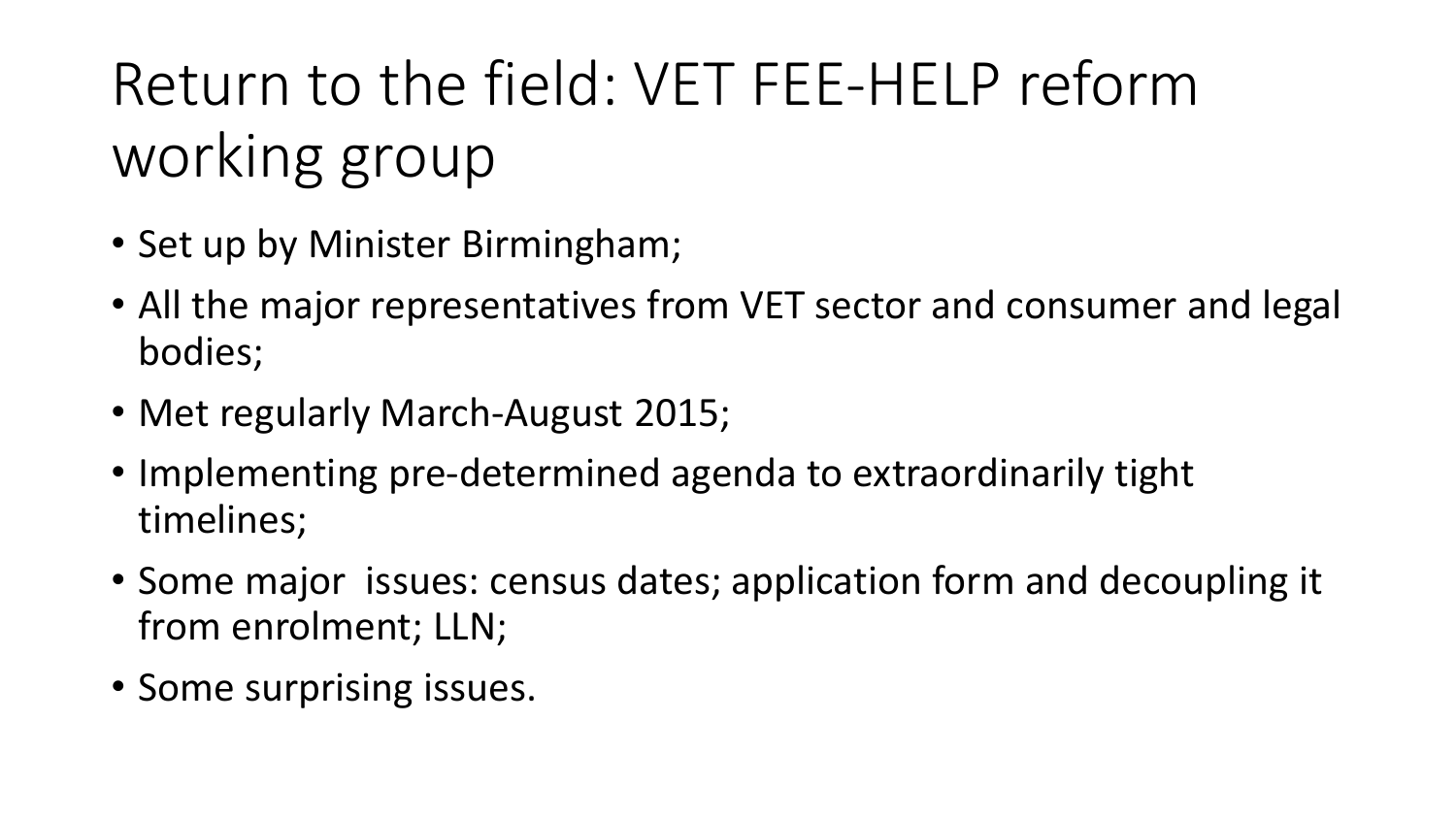#### Current situation

- Co-ordinated actions by Department and ASQA against some providers; NCVER report on VET FEE HELP activity (which 'revealed' the link to credit transfer, according to the media!);
- Providers have been closed down and some have voluntarily ceased operations (useful work by Don Zoellner and others in exposing these providers);
- New regulations and guidelines in place;
- Some providers see the new regulations as just too hard.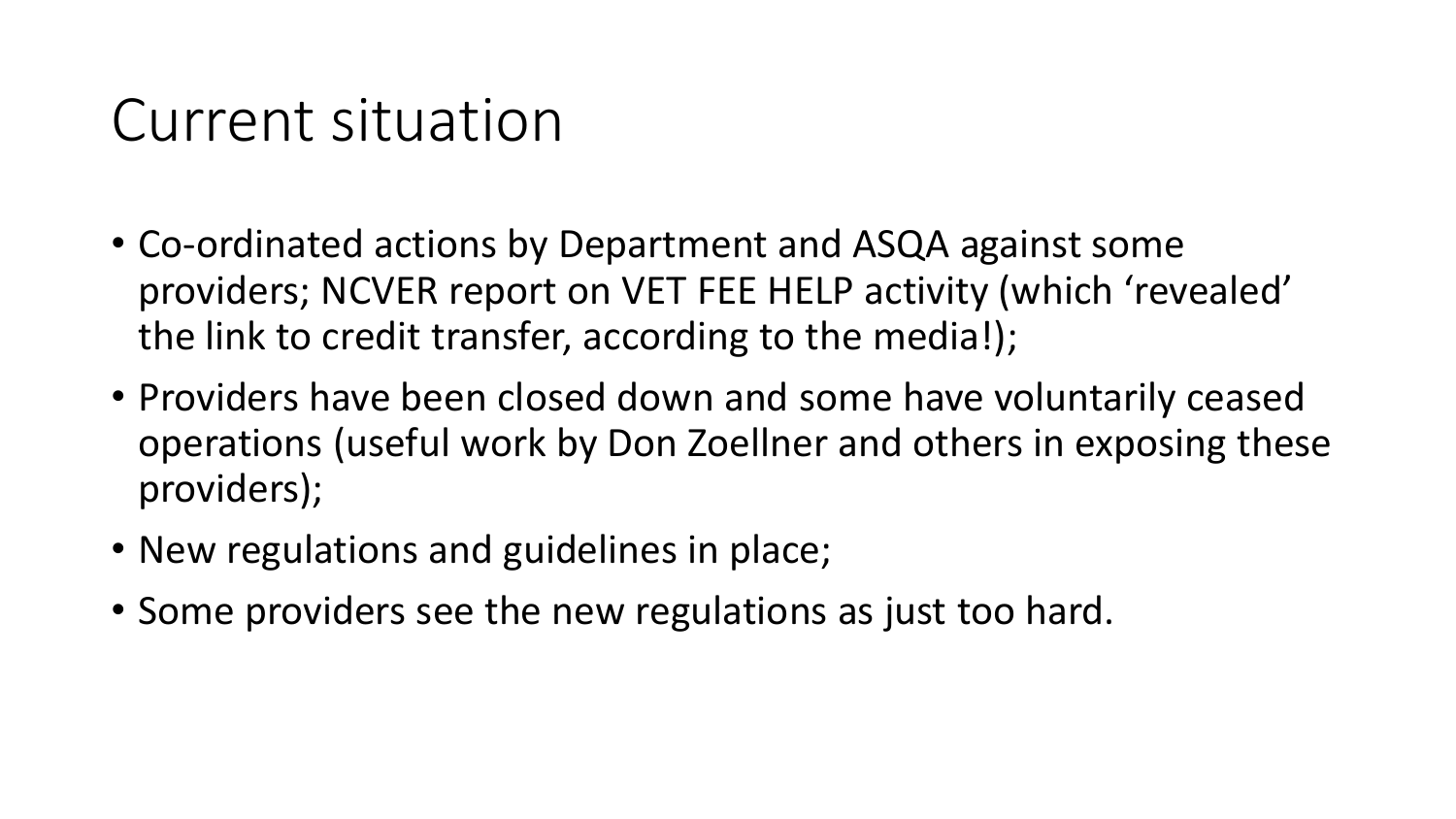#### What are the outcomes?

- Waste of tax-payers' money it is **real** money;
- Exploitation of vulnerable people;
- Tarnished the VET system;
- Huge waste of time for the Minister, the Department, the consumer bodies, the working group, 'good' RTOs that have to conform to necessarily stringent requirements;
- Clouded perceptions of private providers;
- Opportunity cost.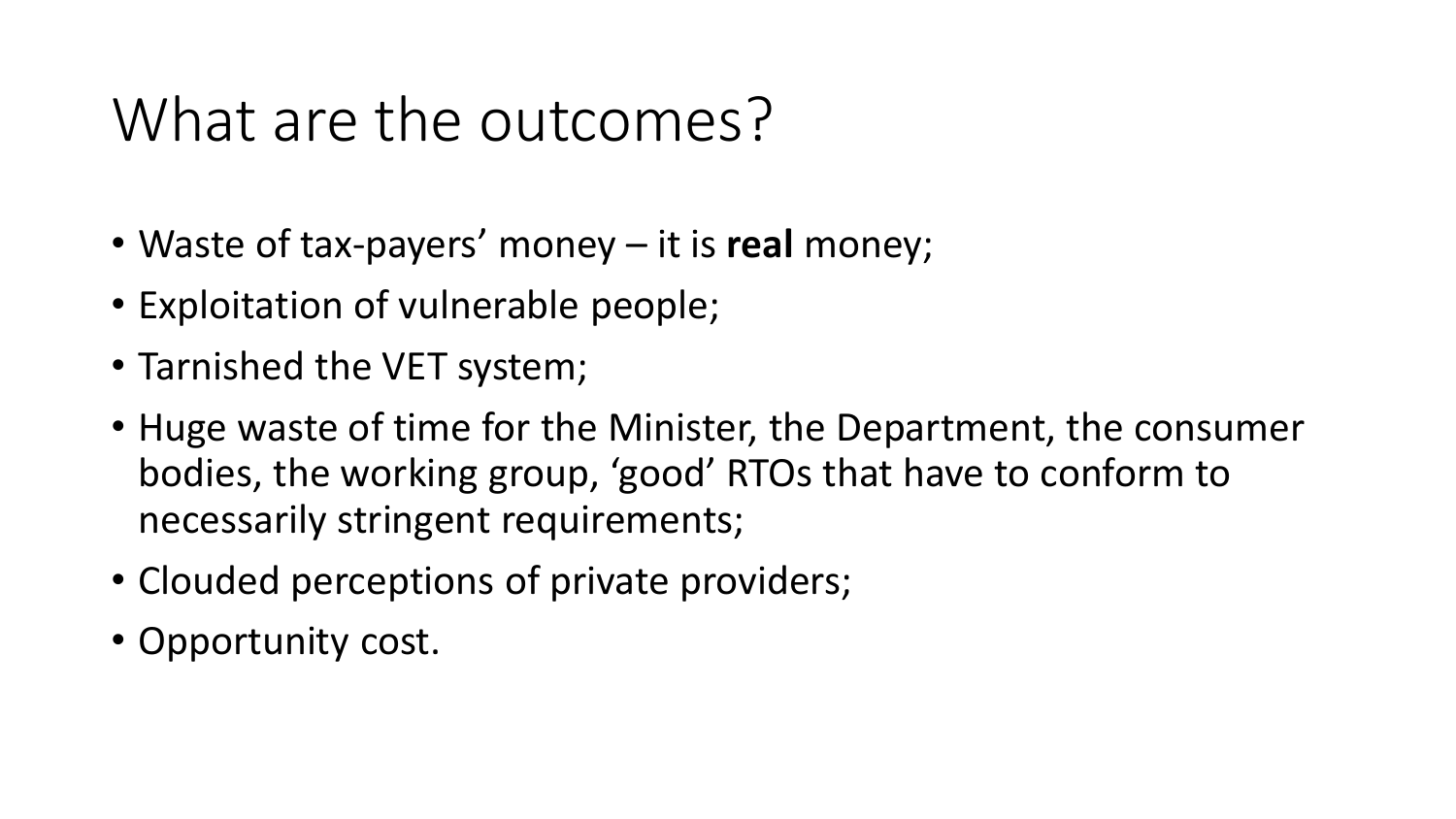#### What should we be afraid of?

- VET Fee-HELP! Do not extend to Cert IVs!
- Extending HECS-HELP to private HEPs!
- Not noticing when a policy changes tack. (Zoellner-'conversion').
- Providing government money without caps or proper scrutiny.
- Allowing criminals to hi-jack our system.
- Assigning a new, debased, meaning to the word 'quality'.
- Taking sides (e.g. TAFE versus privates) when the whole VET system is at risk.